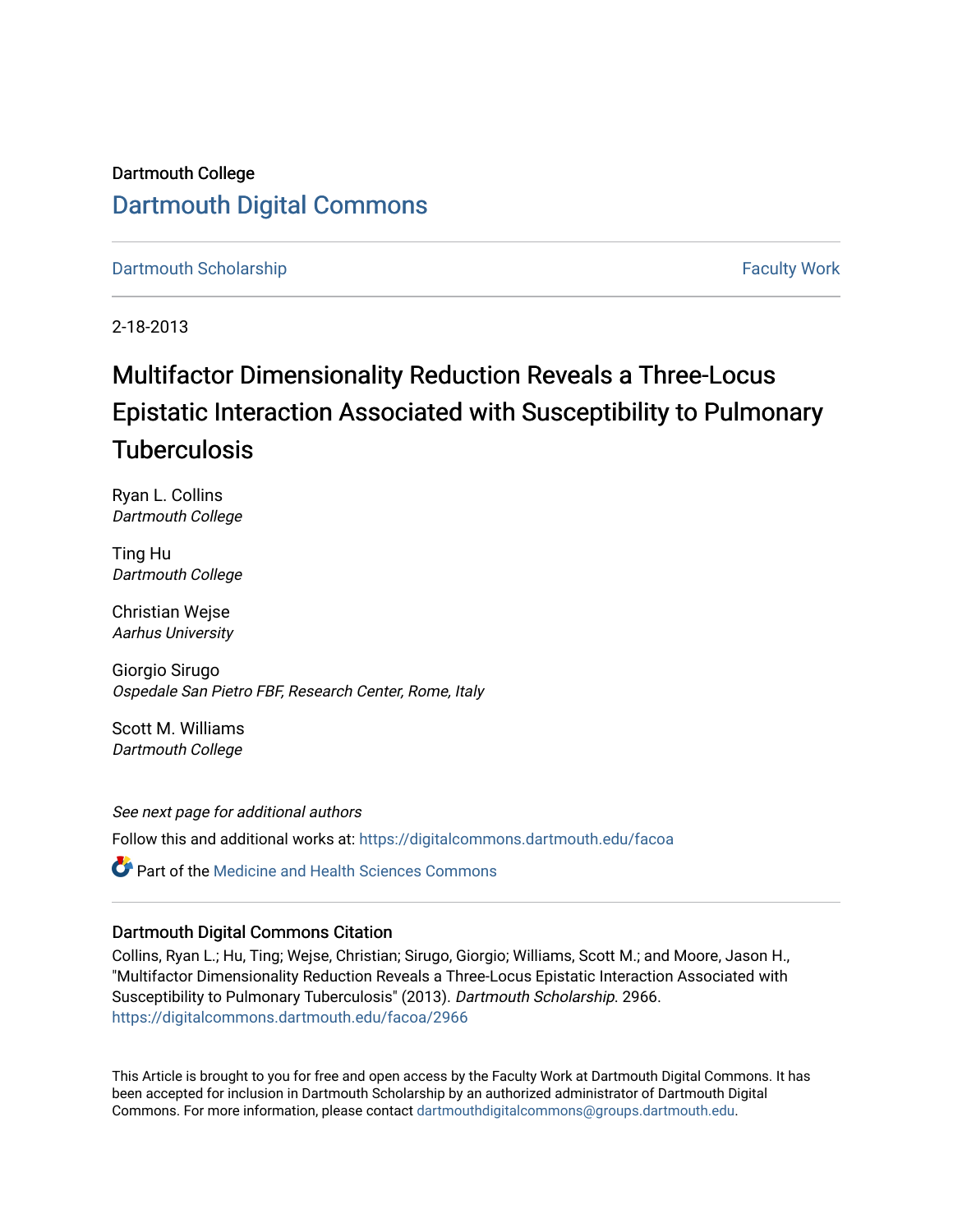# Authors

Ryan L. Collins, Ting Hu, Christian Wejse, Giorgio Sirugo, Scott M. Williams, and Jason H. Moore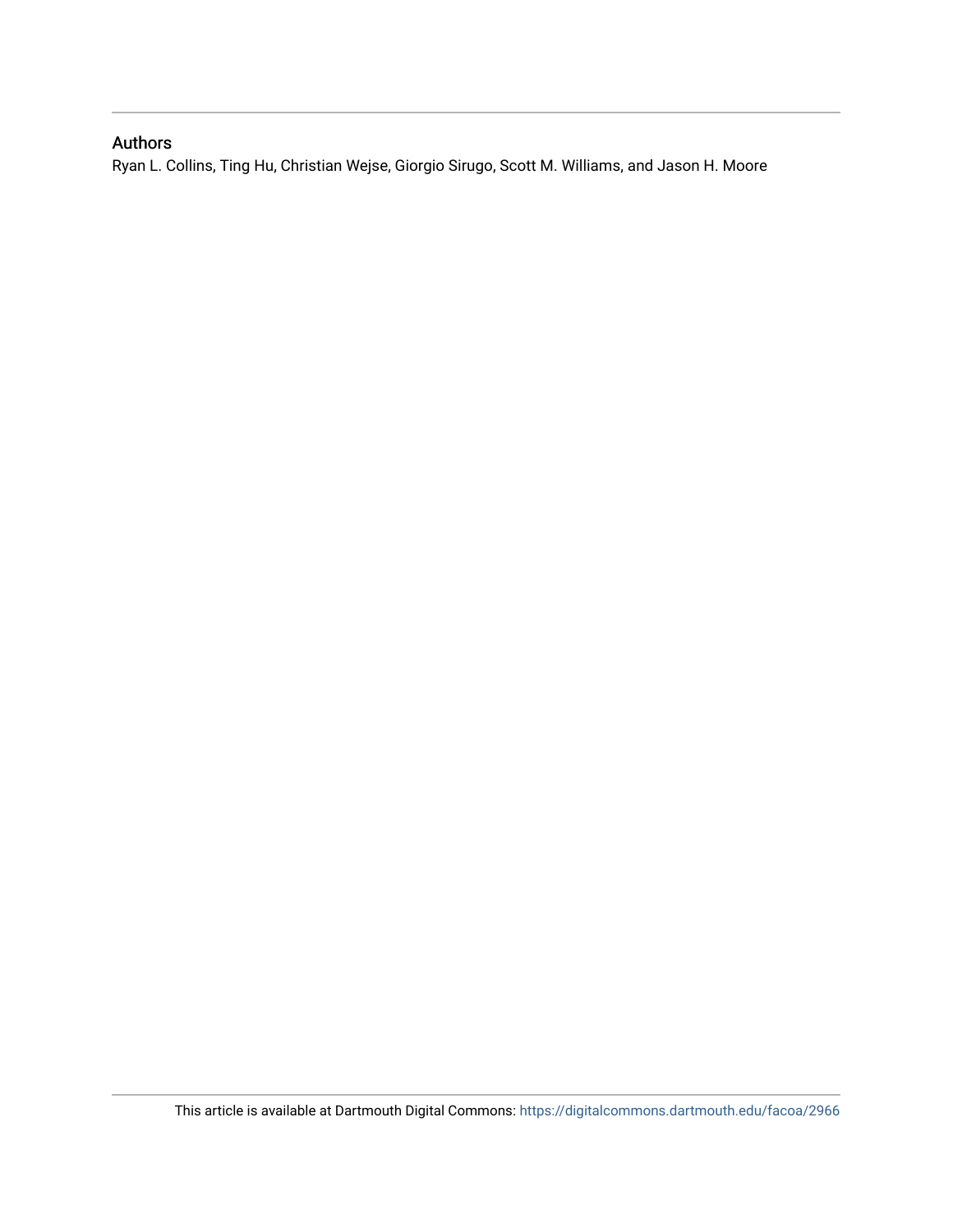# **SHORT REPORT CONSUMING THE SHORT CONSUMING THE CONSUMING THE CONSUMING THE CONSUMING THE CONSUMING THE CONSUMING THE CONSUMING THE CONSUMING THE CONSUMING THE CONSUMING THE CONSUMING THE CONSUMING THE CONSUMING THE CONSUM**



# Multifactor dimensionality reduction reveals a three-locus epistatic interaction associated with susceptibility to pulmonary tuberculosis

Ryan L Collins<sup>1</sup>, Ting Hu<sup>2</sup>, Christian Wejse<sup>3</sup>, Giorgio Sirugo<sup>4</sup>, Scott M Williams<sup>1,2</sup> and Jason H Moore<sup>1,2\*</sup>

\* Correspondence: [Jason.H.Moore@Dartmouth.edu](mailto:Jason.H.Moore@Dartmouth.edu) <sup>1</sup> Institute for Quantitative Biomedical Sciences, Dartmouth College, Hanover NH 03755, USA <sup>2</sup>Department of Genetics, Geisel School of Medicine, Dartmouth College, Hanover NH 03755, USA Full list of author information is available at the end of the article

# Abstract

Background: Identifying high-order genetics associations with non-additive (i.e. epistatic) effects in population-based studies of common human diseases is a computational challenge. Multifactor dimensionality reduction (MDR) is a machine learning method that was designed specifically for this problem. The goal of the present study was to apply MDR to mining high-order epistatic interactions in a population-based genetic study of tuberculosis (TB).

Results: The study used a previously published data set consisting of 19 candidate single-nucleotide polymorphisms (SNPs) in 321 pulmonary TB cases and 347 healthy controls from Guniea-Bissau in Africa. The ReliefF algorithm was applied first to generate a smaller set of the five most informative SNPs. MDR with 10-fold crossvalidation was then applied to look at all possible combinations of two, three, four and five SNPs. The MDR model with the best testing accuracy (TA) consisted of SNPs rs2305619, rs187084, and rs11465421 (TA = 0.588) in PTX3, TLR9 and DC-Sign, respectively. A general 1000-fold permutation test of the null hypothesis of no association confirmed the statistical significance of the model ( $p = 0.008$ ). An additional 1000-fold permutation test designed specifically to test the linear null hypothesis that the association effects are only additive confirmed the presence of non-additive (i.e. nonlinear) or epistatic effects ( $p = 0.013$ ). An independent information-gain measure corroborated these results with a third-order epistatic interaction that was stronger than any lower-order associations.

**Conclusions:** We have identified statistically significant evidence for a three-way epistatic interaction that is associated with susceptibility to TB. This interaction is stronger than any previously described one-way or two-way associations. This study highlights the importance of using machine learning methods that are designed to embrace, rather than ignore, the complexity of common diseases such as TB. We recommend future studies of the genetics of TB take into account the possibility that high-order epistatic interactions might play an important role in disease susceptibility.

Keywords: Epistasis, Gene-gene interactions, Machine learning, Pulmonary tuberculosis



© 2013 Collins et al.; licensee BioMed Central Ltd. This is an Open Access article distributed under the terms of the Creative Commons Attribution License [\(http://creativecommons.org/licenses/by/2.0\)](http://creativecommons.org/licenses/by/2.0), which permits unrestricted use, distribution, and reproduction in any medium, provided the original work is properly cited.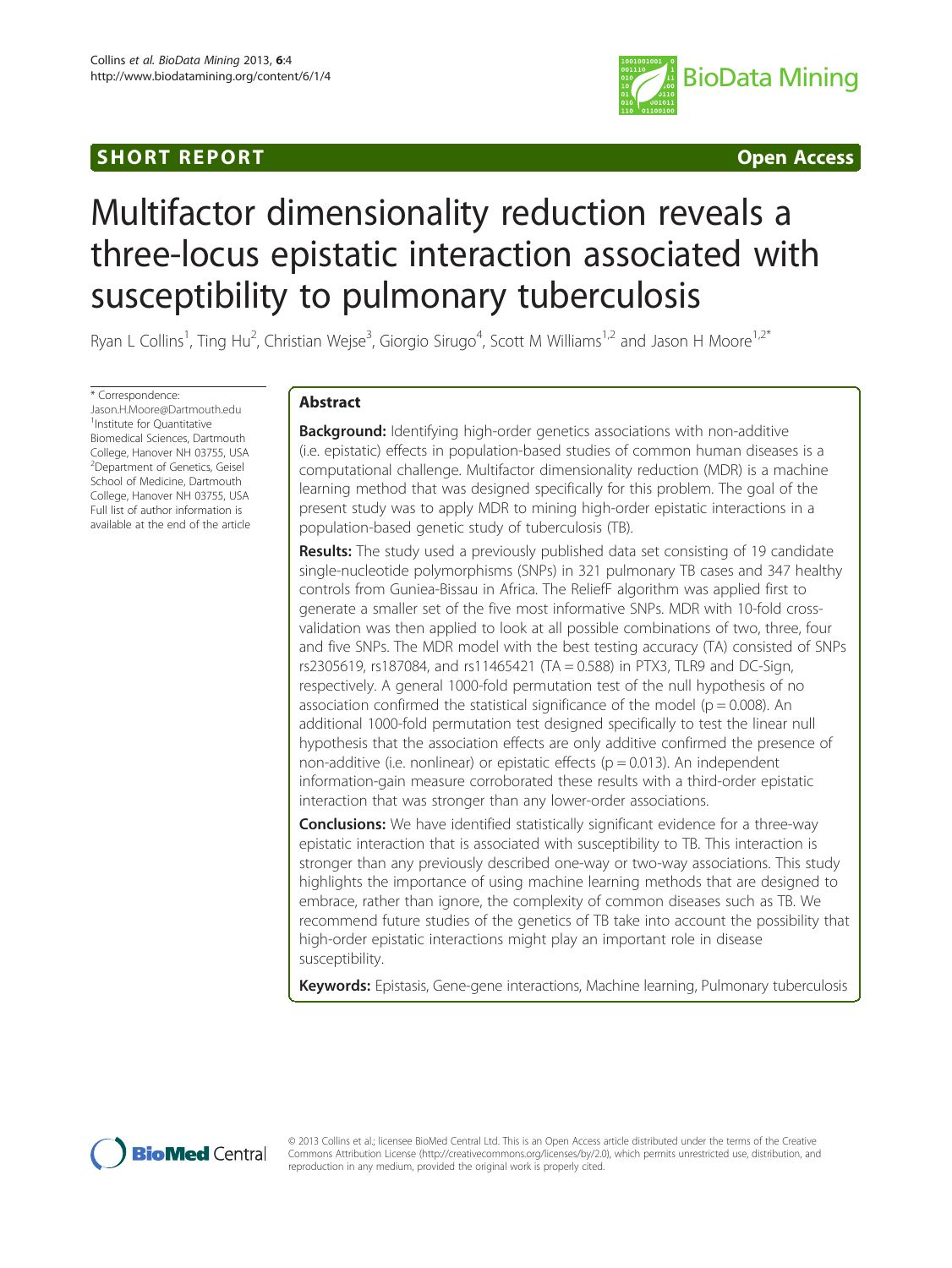## Findings

## Introduction

Understanding the genetic architecture of common human diseases such as tuberculosis (TB) remains one of the greatest challenges in biomedical research. The goal of the present study was to approach the genetic analysis of TB susceptibility with the assumption that the underlying genetic architecture is complex.

Specifically, we used a machine learning method called multifactor dimensionality reduction (MDR) that was designed specifically for detecting and characterizing nonadditive gene-gene interactions (i.e. epistasis) [\[1](#page-6-0)]. Only a handful of studies have explored the role of epistasis in determining TB susceptibility. For example, de Wit et al. [\[2](#page-6-0)] found statistically significant evidence for epistasis between several different pairs of singlenucleotide polymorphisms (SNPs) in a study of South Africans. Another study of West Africans found significant evidence of pairwise epistasis [\[3](#page-6-0)]. We have extended these studies by specifically testing higher-order models of gene-gene interactions using machine learning methods.

The MDR method was designed as a machine learning alternative to parametric statistical methods such as logistic regression [[1\]](#page-6-0). The goal of MDR is to recode SNP data using constructive induction to make non-additive interactions easier to detect [[4\]](#page-6-0). Simulation studies have demonstrated that MDR has good power to detect non-additive epistatic interactions in the absence of detectable main effects [[5,6](#page-6-0)]. MDR has been applied to numerous genetic studies of common diseases including TB [\[3](#page-6-0)].

As with any machine learning method, there is always the concern of overfitting that can lead to false-positives. To avoid this problem here, we implemented MDR in a crossvalidation framework that assesses the predictive ability of the models [[7](#page-6-0)]. We also performed rigorous permutation testing methods to assess how often MDR models as good as the ones we observed in the real data were found under the null hypothesis [[8](#page-6-0)]. As an additional measure, we implemented a ReliefF filter to reduce the total number of SNPs and thus SNP combinations evaluated by MDR [[9\]](#page-6-0). This greatly reduces the total number of tests performed.

# Methods

The data set used in this study was originally analyzed by Olessen et al. [[3\]](#page-6-0). These data include 321 pulmonary TB cases and 347 healthy controls genotyped at The Bandim Health Project in Guinea Bissau [[3\]](#page-6-0). Each individual was genotyped for 19 singlenucleotide polymorphisms (SNPs) from immunological candidate genes VDR, DC-SIGN, PTX3, TLR2, TLR4, and TLR9. Missing data were imputed using a frequency-based imputation. Additional details about the choice of genes and the overall study are provided by Olessen et al. [\[3\]](#page-6-0).

We first applied the ReliefF algorithm to filter the 19 SNPs to a total of five. Here, we used 100 nearest neighbors. The goal for the ReliefF analysis was to retain only those SNPs that provide the greatest signal. This reduces the total number of models that need to be explored.

We then applied MDR to five filtered SNPs. We combinatorially evaluated all twoway to five-way models. Balanced accuracy in the context of 10-fold cross-validation was used to assess model quality. An overall best model was selected that had the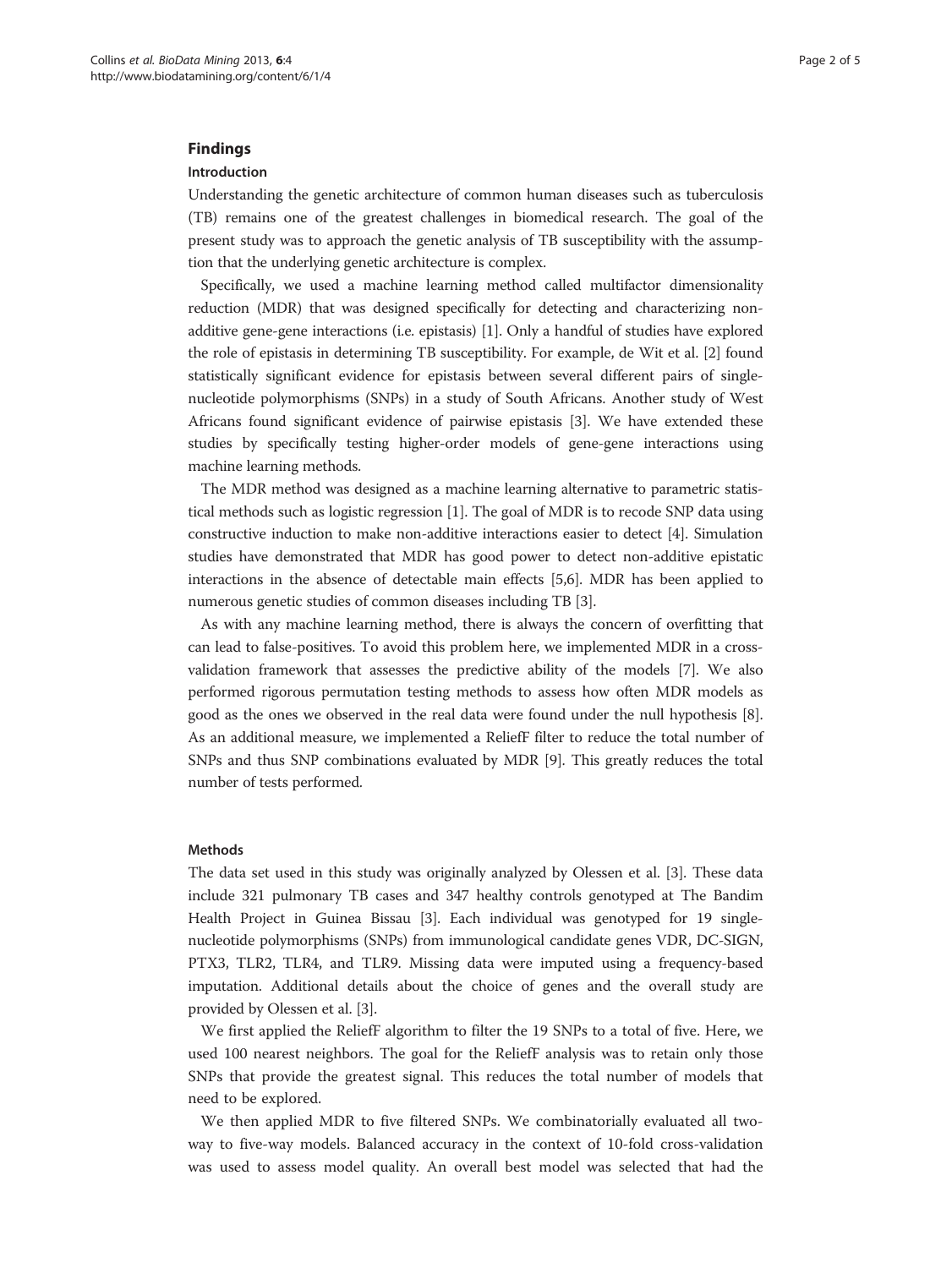<span id="page-4-0"></span>

maximum accuracy in the testing data (i.e. testing accuracy or TA). We also recorded the cross-validation consistency or CVC. This provides a summary of the number of cross-validation intervals in which a particular model was found. Higher numbers indicate more robust results. Statistical significance was assessed using 1000-fold permutation testing. Here, the data are randomized 1000 times to create 1000 datasets consistent with the null hypothesis. The complete MDR analysis is repeated in each permutated dataset

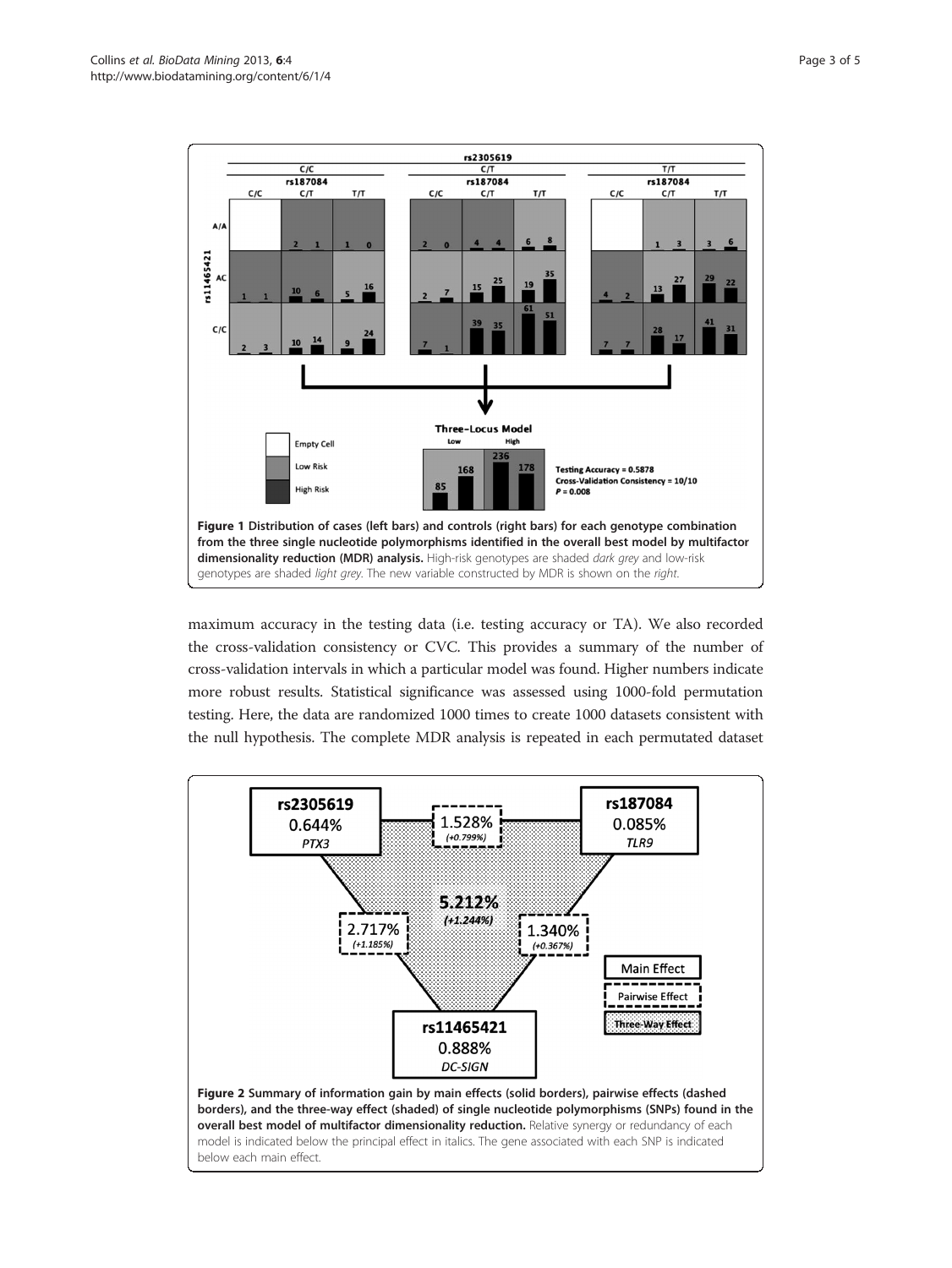and a best model selected just as in the real data. This procedure generates an empirical estimate of the null distribution of testing accuracies and corrects for multiple testing because the same number of models are evaluated in all permutated and real data. We performed two tests. First, we tested the general null hypothesis of no association by randomizing case–control labels. Second, we tested the linear null hypothesis that the only genetic effects are additive according the genotype randomization methods of Greene et al. [\[8](#page-6-0)]. Rejection of both null hypotheses is evidence for non-additive epistasis. We considered all result significant at the alpha = 0.05 level.

In addition to the MDR analysis, we performed an independent assessment of nonadditivity using entropy-based measures of information gain [\[4\]](#page-6-0). Specifically, we used a new measure of three-way epistasis that adjusts for lower-order effects [\[10\]](#page-6-0). This approach was used to confirm high-order non-additive interactions.

## Results

ReliefF filtering returned the following five SNPs (corresponding genes shown in parentheses): rs187084 (TLR9), rs4986790 (TLR4), rs11465421 (DC-SIGN), rs2305619 (PTX3), rs1840680 (PTX3), and rs2287886 (DC-SIGN). A summary of the MDR results for these five SNPs is shown in Table 1. None of the SNPs were found to have statistically significant main effects after correction for multiple testing. Additionally, no statistically significant pairwise models were reported. The overall best model consisted of SNPs rs2305619, rs187084, and rs1145421. These three SNPs had a training accuracy of 0.6115 and a testing accuracy of 0.5878. The cross-validation consistency of this model was 10/10. The distribution of cases and controls for each of the three-locus genotype combinations in the best MDR model can be seen in Figure [1.](#page-4-0)

Permutation testing confirmed the statistical significance of the model suggesting it is unlikely to see a mode this good in null data ( $p = 0.008$ ). Additional permutation testing revealed that the non-additive effects in the model were also statistically significant ( $p =$ 0.013). Taken together, these results suggest a role for high-order non-additive epistatic effects.

Figure [2](#page-4-0) summarizes the results of the entropy-based information gain analysis. We found that the three-way epistatic interaction was stronger than any lower-order effects. This confirms the results we observed with MDR.

# Discussion

Few studies consider the role of epistasis in disease susceptibility. Even fewer consider the possibility that multiple genetic variants might have synergistic effects beyond main effects or pairwise effects. We have demonstrated how the ReliefF and MDR machine learning algorithms can be employed in conjunction with cross-validation and permutation testing to move beyond the detection of low-order genetic effects. We have applied these approaches to the genetic analysis of TB susceptibility and have demonstrated a statistically significant three-way epistatic interaction exhibiting non-additivity that is not predicted by the one-way and two-way effects. These results were confirmed using an independent analysis approach based on information theory. An important question is whether this three-locus epistatic effect has biological and clinical implications. The biological connection is not difficult given these genes were pre-selected as good